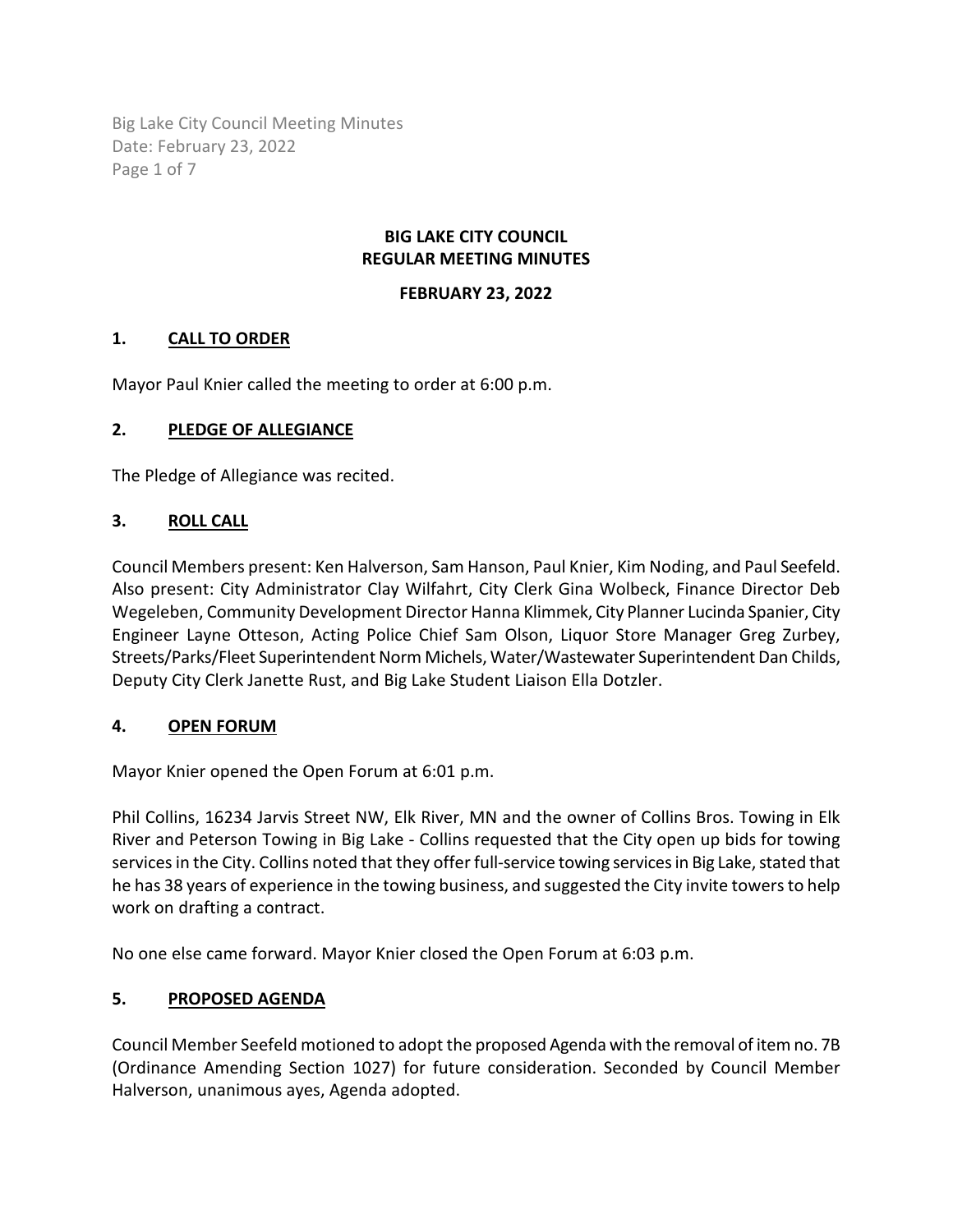Big Lake City Council Meeting Minutes Date: February 23, 2022 Page 2 of 7

# **6. CONSENT AGENDA**

Council Member Halverson motioned to approve the Consent Agenda as presented. Seconded by Council Member Noding, unanimous ayes, Consent Agenda approved. The Consent Agenda consisted of: 6A. Approve List of Claims, 6B. Approve Council Workshop Minutes of February 9, 2022, 6C. Approve Regular Council Meeting Minutes of February 9, 2022, 6D. Set Special Joint Council, Planning Commission and BLEDA Workshop at 5:00 p.m. on April 11, 2022 in the City Council Chambers for Tax Abatement and Tax Increment Financing Training with Northland Securities, 6E. Accept a Permanent Easement for 168th Street NW, 6F. Approve Completion of Well No. 1 Rehabilitation Project, and Approve Professional Engineering Services Contract with Short, Elliot, Hendrickson, and 6G. Approve Joint Powers Agreement with Sherburne County for Installation of Water and Sewer with the CR 81 Improvement Project.

### **7. BUSINESS**

# **7A. Variance Application – 450 Jefferson Blvd**

Lucinda Spanier reviewed the planners report for the Variance application submitted by Ember Coffee Company LLC for the B-2 zoned commercial property located at 450 Jefferson Blvd. The Applicant is seeking a variance from City Code Section 1300.17, subd. 3 to allow improvements to an existing non-conforming shopping center sign located on the southerly property line adjacent to Putnam Avenue, and a Variance from City Code Section 1300.17, subd. 2 to allow for construction of a second freestanding sign adjacent to the northerly property line and Highway 10. Spanier discussed that a public hearing was held at the February 2, 2022 Planning Commission meeting and no public input was provided. The Planning Commission unanimously recommended approval of the application. Spanier also noted that granting the variance will correct an encroachment into the public right of way, and bring a non-conforming sign into compliance.

Council Member Seefeld motioned to approve Resolution No. 2022-20 approving a Variance to City Code Section 1300.17, Subd. 2 and Subd. 3 for the property located at 450 Jefferson Blvd. Seconded by Council Member Halverson. Mayor Knier asked if there was any further discussion.

Council Member Noding discussed that she agrees with the need for granting this variance, and asked how these types of issues that come up will be forwarded to the Code Revision Taskforce. Spanier reviewed that this exercise is just wrapping up and staff has compiled and provided various application approvals that have been granted in recent history and it is a priority to include all that information to the taskforce.

No further discussion was presented. Unanimous ayes, motion carried.

Council Members welcomed Ember Coffee to the Big Lake Community.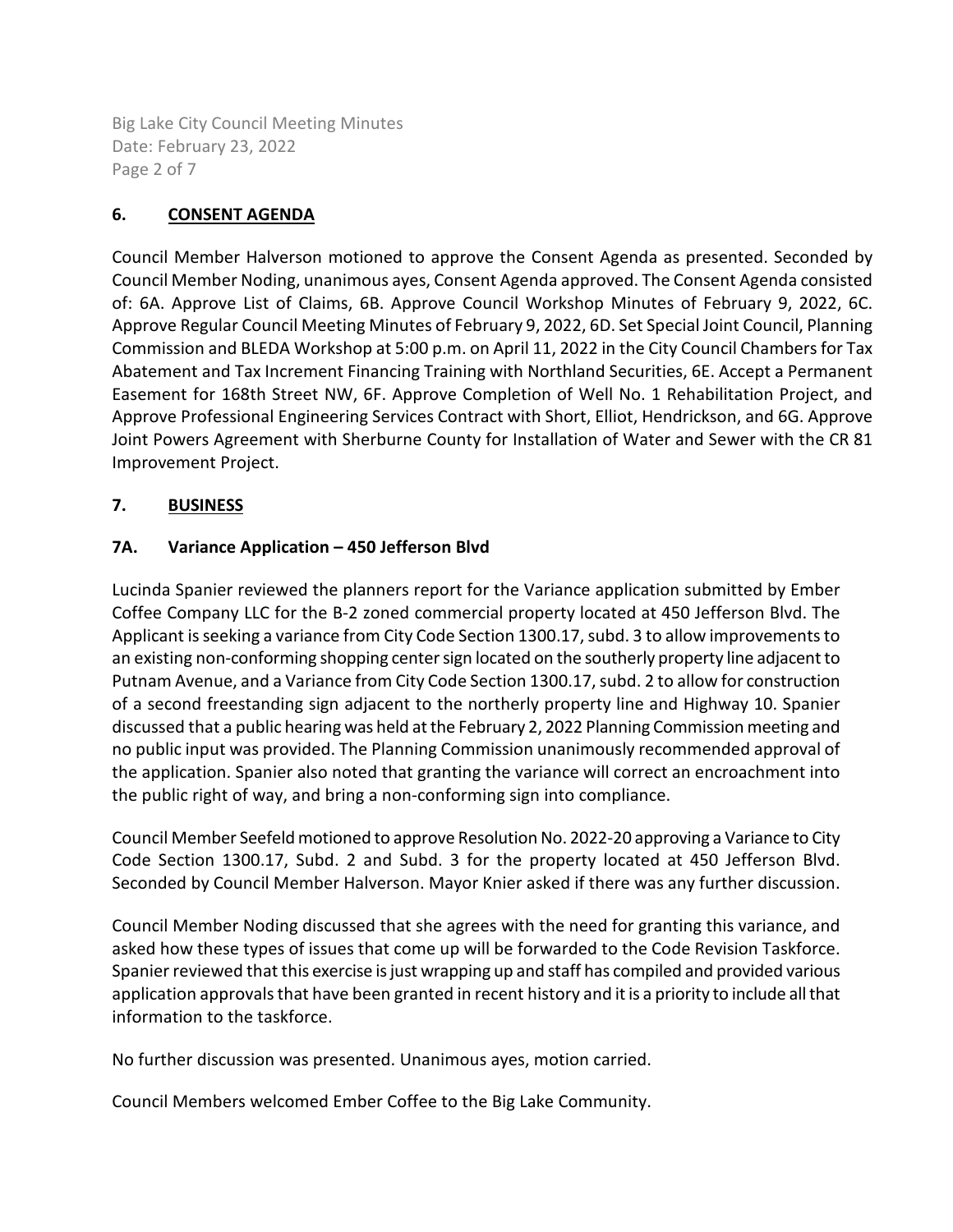Big Lake City Council Meeting Minutes Date: February 23, 2022 Page 3 of 7

# **7B. Ordinance Amending Section 1027 (Landscape, Screening, and Tree Preservation) Regulating Buffer Yard Requirements**

Item was removed from agenda due to lack of a public hearing being held. Item will be brought back to Council after a public hearing is duly noticed and held by the Planning Commission.

# **7C. Ordinance Amending Section 390 (Animals) to Allow for the Keeping of Honey Bees**

Lucinda Spanier reviewed the draft ordinance amending City Code Section 390 (Animals) to allow for the keeping of honey bees in City limits. Spanier reviewed past discussion on this topic and noted that Staff has revised the ordinance language in accordance with the direction of the City Council during the November 29, 2021 workshop. Spanier also noted that Council had requested Staff create an informational handout on honey bee keeping, similar to the one available for backyard chickens. This handout will be available from City Hall and on the City Website.

Mayor Knier stated that he noticed that the registered land survey and site plan requirement listed under Subd. 2,b.3. is still listed in the draft ordinance. Knier noted that he doesn't feel we need people to do that and that he thought that language had been removed. Spanier discussed that she did review the previous direction received from Council, noting that all requested changes have been implemented into the draft ordinance version. If any changes are being requested now, they would be changes that the Council had not previously agreed upon or discussed. Should the Council wish to discuss those changes, tonight would be the time to do that. Clay Wilfahrt noted that the change could be made and wouldn't require any additional notifications. If Council chose to do that, Council can simply ask that the language be stricken from the ordinance when the motion for approval is made. Knier stated that he feels it would be onerous to make someone provide that type of unnecessary information. Council Member Halverson reviewed experiences he had personally at his property with items being improperly placed across his property line, noting that sometimes property surveys are nice as they show homeowners where their property lines are located. Knier responded that bee hives are moveable.

Council Member Seefeld questioned if the permit fee will be \$50. Spanier noted that the application would fall under a \$55 zoning permit which is reviewed and issued administratively. Seefeld also asked if staff is aware of how much a land survey costs. Spanier reviewed that typically land surveys cost hundreds of dollars, and noted that the City has been requiring land surveys for all construction projects over the past 20+ years, which are kept in our property files and are made available to property owners. All building permits and zoning permits require submittal of a certificate of survey.

Council Member Noding asked if a property survey ever needs to be replaced or changed. Spanier explained that the only time a new survey would be necessary is if there is a change to the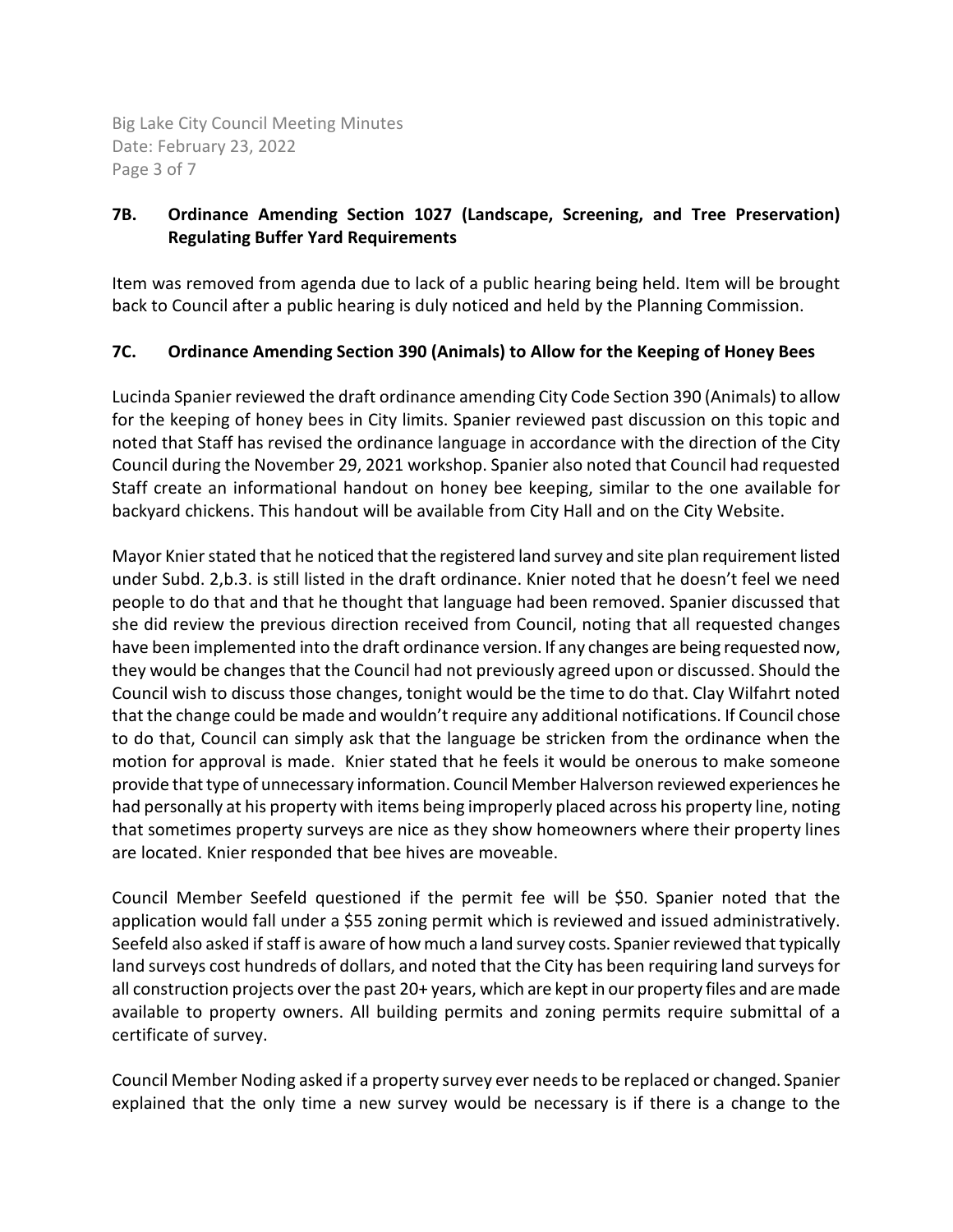Big Lake City Council Meeting Minutes Date: February 23, 2022 Page 4 of 7

property boundary. Halverson asked if it is accurate in that approximately 90% of properties would have a survey on file at City Hall, with Spanier responding that a majority of properties in the City have a survey on file. Spanier expressed that from a staff perspective, surveys are vital for accuracy with compliance of the city code. Knier discussed that by removing the language it's not going to affect 90% of the residents according to Council Member Halverson's calculation. The other 10%, if they want to have bees without having a survey he feels it would be o.k. Halverson stated he would like to leave the language in the ordinance, and recapped that Spanier had indicated that it is a vital part of her job so by leaving the language in there, it shows support of staff so they can do their jobs correctly. Knier stressed that we are not asking people to not have surveys who need them, we are just talking about in the instance where it is not necessary that we don't force people to pay hundreds of dollars to have bees. For the percentage that don't have a survey on file, why force them to get a survey for this when it is not necessary. Council Member Noding asked why we wouldn't have a survey on file for a property. Spanier explained that for properties that were built many years ago, the City didn't have the requirement for a survey to be submitted for new building permits. These older lots tend to be the properties that have very small lot sizes, so having that dimensional information is vital in those instances. Noding discussed that some of those smaller lots might not even meet the 10,000 square foot threshold for installing a bee hive. Spanier reviewed that Noding is correct in that, but how would she know for sure what the property lines are without a survey. Spanier discussed that the County Beacon site and the Bolton and Menk GIS site offer a ballpark estimate for property lines and size, but they are not precise.

Mayor Knier motioned to approve Ordinance No. 2022-02 amending Section 390 (Animals) to allow honey bee keeping in certain districts in the City limits, and approve Summary Publication Resolution No. 2022-21, with exclusion of subd. 2, b.3. that requires a registered land survey and site plan illustrating the dimensions of the property, location and distances of neighboring residences, and the location of the hive in relation to any property lines, sidewalk, alleys, and rightof-ways. Motion was seconded by Council Member Seefeld. Mayor Knier asked if there was any further discussion.

Council Member Halverson stated that he feels we will be handcuffing staff by eliminating the survey requirement. Knier responded that it is a bit different in that we are talking about something that would be permanent versus something that can be easily moved, and Seefeld stated a lot bigger than an aviary.

Motion passed with a vote of 4:1 with Mayor Knier and Council Members Hanson, Noding and Seefeld voting aye, and Council Member Halverson voting against. Motion carried.

### **7D. Resolution in Support of Housing and Local Decision-Making Authority**

Clay Wilfahrt reviewed the draft Resolution language in support of housing and local decision-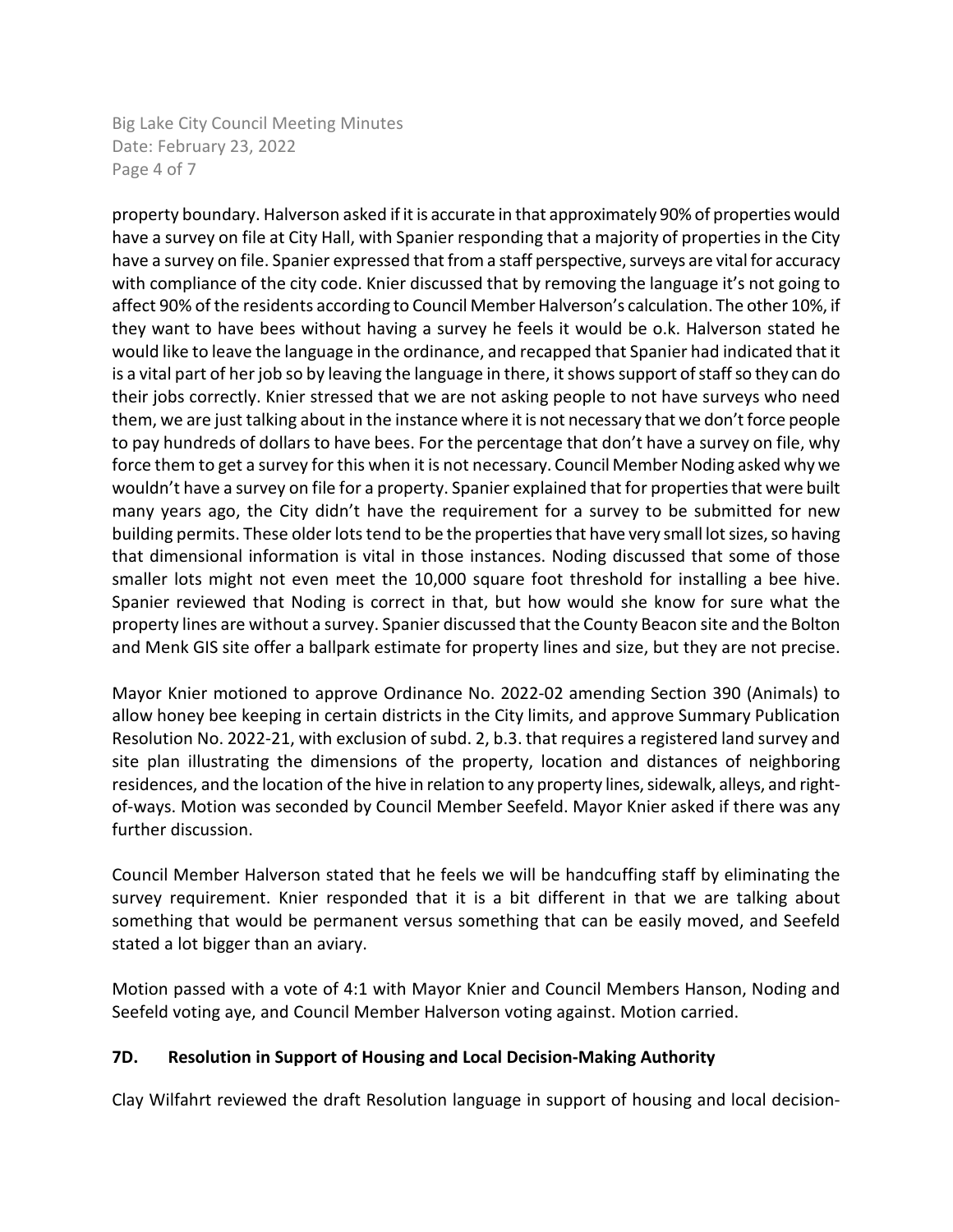Big Lake City Council Meeting Minutes Date: February 23, 2022 Page 5 of 7

making authority. In recent years, the state legislature has been presented with bills that sought to limit local authority in planning and decision making on housing within Minnesota communities. The League of MN Cities has asked cities to pass a resolution in support of municipalities rights to retain local decision-making authority. If Council approves the resolution of support, Staff will forward to our local representatives and urge them to continue to leave authority in the hands of cities.

Council Member Halverson asked if this language gets approval, how long would it be before it takes effect. Wilfahrt responded that approved bills generally take affect 6-months to a year after the bill passes. Halverson discussed the possible negative effectsthis bill could have on Townships. Wilfahrt commented that if the bill will require that we act on plans that may even be a mile out of town, this could lead to faster annexations.

Mayor Knier stated that it is obvious to him that the best representation happens locally. He also noted that he doesn't understand why the State would consider pushing this bill through, and stated that he is in support of the resolution of support.

Council Member Noding motioned to approve Resolution No. 2022-22 supporting housing and local decision-making authority. Seconded by Council Member Hanson, unanimous ayes, motion carried.

### **7E. Department Reports**

Deb Wegeleben provided a year-end 2021 financial recap and noted that the City's annual audit will begin on February 28 and is expected to wrap up by March 4. The financial statements will be presented to Council at the April 27, 2022 meeting. Wegeleben also provided an update on the City's outstanding debt obligations noting that after the 2022 payments, the City's debt will be \$29,916,019.

Mayor Knier asked if the Hwy 10/25 intersection improvement debt is part of our current debt figures. Wegeleben indicated that it is.

Greg Zurbey provided an update on the Municipal Liquor Store operations and provided a yearend 2021 update comparing to both 2020 and 2019. Zurbey also reviewed in-store tastings, discussed fundraising efforts of various organizations, reviewed a visit by former Viking player Chad Greenway, discussed recent staffing changes, and reviewed the Fall wine sale. Zurbey also provided information on the MN State Auditor's Report for 2020. Zurbey thanked the liquor store staff for all their efforts, as well as customers who shop at the store.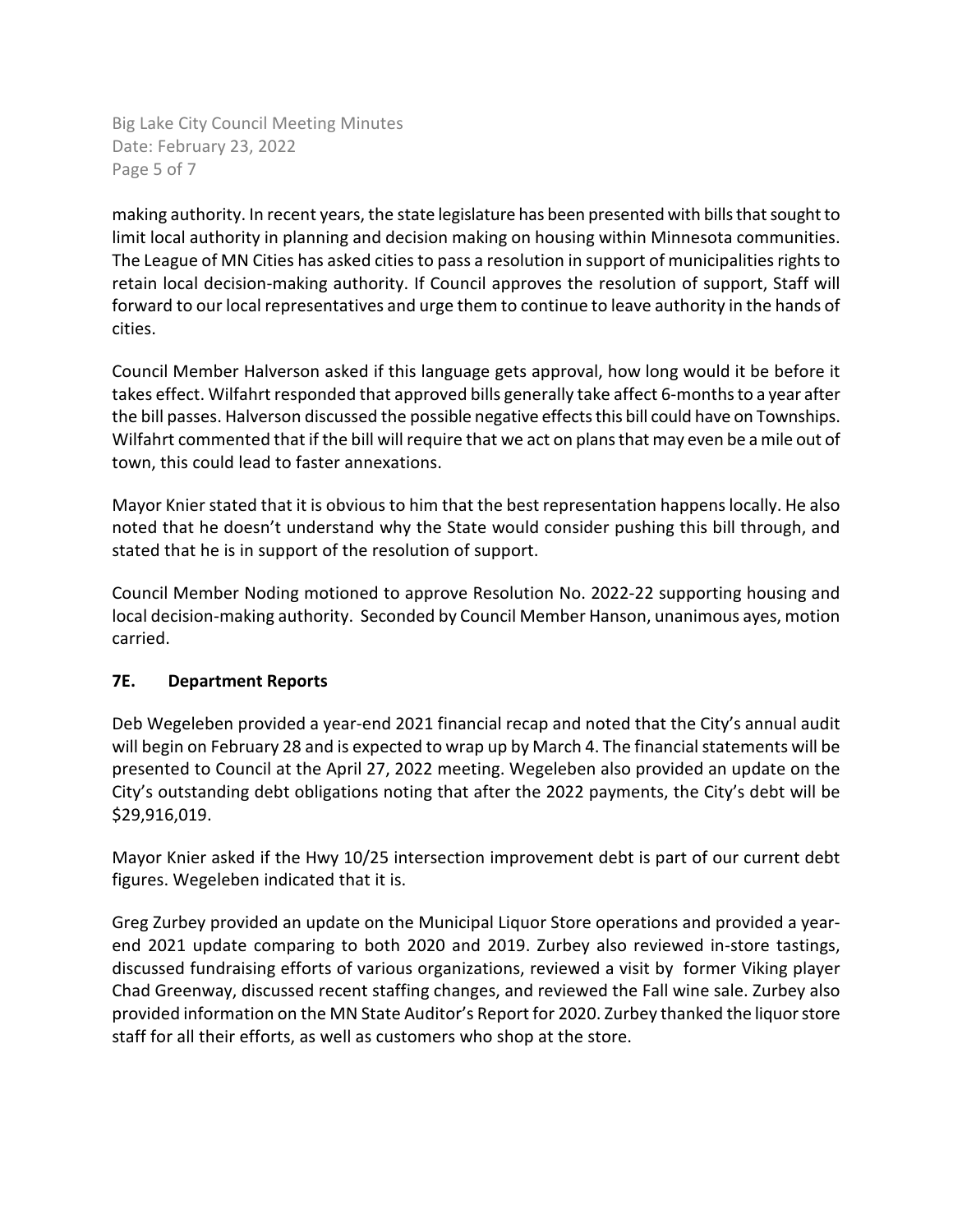Big Lake City Council Meeting Minutes Date: February 23, 2022 Page 6 of 7

Mayor Knier asked how many municipal liquor stores exist in Minnesota. Zurbey responded that there are 179 cities in the State of Minnesota that have municipal liquor stores, but noted that some have multiple stores.

Hanna Klimmek provided an update on activities in the Community Development Department in 2021. Klimmek reviewed housing, commercial and redevelopment projects, and provided a yearto-date 2021/2022 permit activity comparison. Klimmek also reviewed economic development efforts including the Big Lake Revolving Loan Fund, the BLEDA Strategic Plan, and a recent Contract for Private Development for a future full-service laundromat. Klimmek reviewed recreation/communications activities for the past year that included the Community Gardens, Farmers Market, Music in the Park, Movie in the Park, special events permitting, and implementation of the City's new brand. Klimmek also provided an update on the Code Revision project, the Sherburne County Comprehensive Plan repeal and replace project, and participation in the Central Mississippi River Regional Partnership group.

Mayor Knier discussed that he read the ice arena story in the local newspaper and asked if we know what the potential timeframe will be. Klimmek discussed that we have had a couple of meetings with that group, and noted that she does see that project having a lot of momentum behind it and feels that it could become a reality within the next couple of years, if not sooner.

Council Member Seefeld asked if a previous business interested in the I-4 business district could potentially come back if the road is developed. Klimmek responded that is her hope.

Council Member Halverson asked how many of the structures recently built at the Sandhill Villas development are sold. Klimmek reviewed that 8 are sold, and noted that structures in this development aren't spec built.

### **8. ADMINISTRATOR'S REPORT**

Clay Wilfahrt reviewed that we are continuing to move forward with the hiring of the police chief position, noting that staff is currently working with the firm the City hired to facilitate that process. Wilfahrt discussed that he notified the firm that the City would like a more robust background process and they will provide staff with a company that could facilitate that for us. Wilfahrt also discussed the status of the Wastewater Treatment Plant Improvement Project, noting that we have been working on the RFP and scheduling interviews for consulting firms. Wilfahrt reviewed the comments made at the last Open Forum regarding the City's Emergency Response Plan, noting that there are only certain sections of the plan that are public and he has shared that public data with Mr. Quinn.